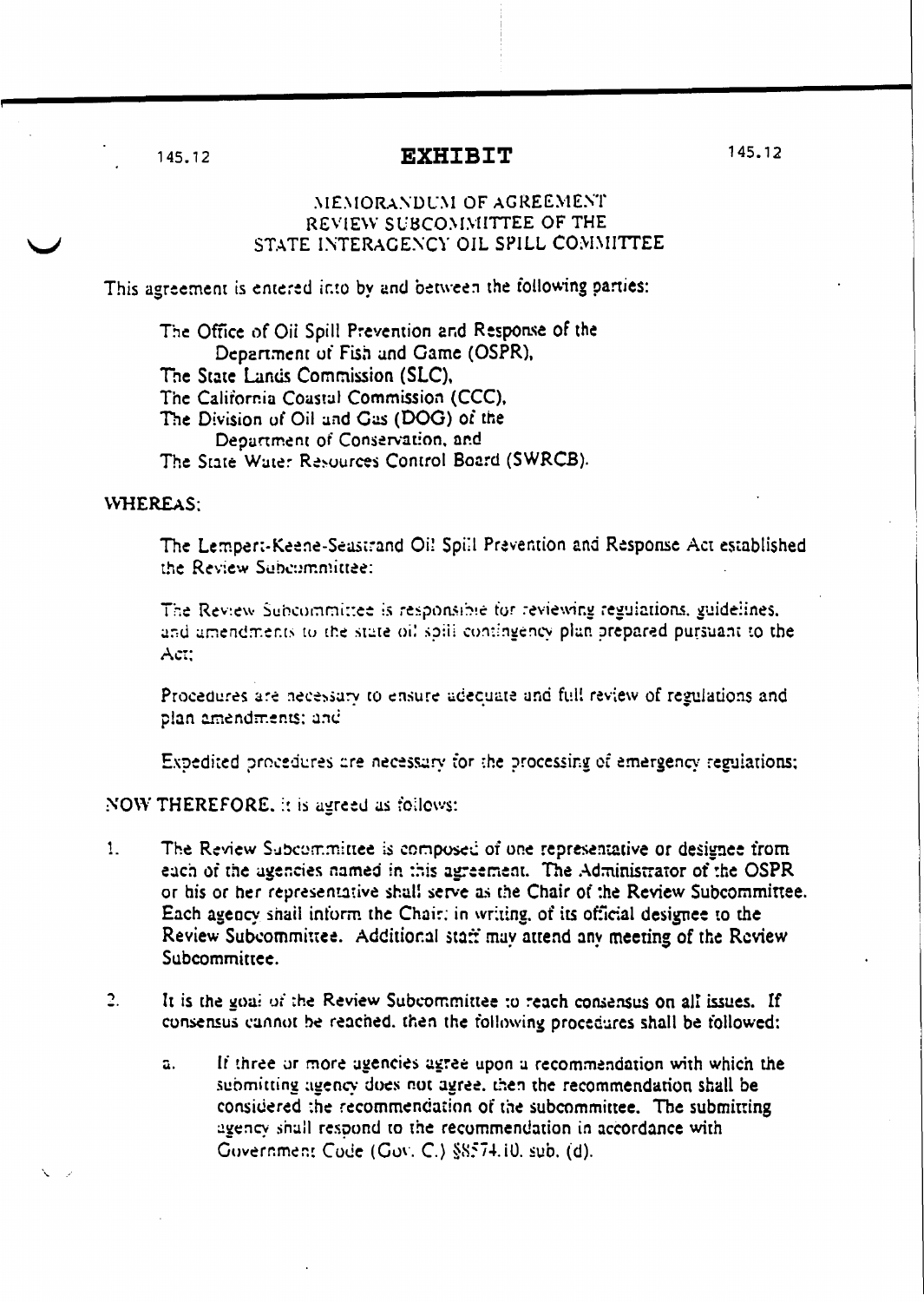145.12

- If at least one, but fewer than three, member agencies object to a  $(1)$  $b<sub>1</sub>$ regulation, guideline or plan amendment proposal by the submitting agency, the agency or agencies objecting to the proposal shall, within five working days, provide the other agencies with written comments detailing the objections and how these might be resolved. At the request of any member agency, the Chair shall call a second meeting on the proposal to resolve the conflict. The second meeting may be held by means of a conference call. If there is no resolution, the submitting agency shall respond to these comments as it would to comments by a member of the public pursuant to the Administrative Procedures Act. Copies of the responses shall be sent to all of the member agencies.
	- The submitting agency shall treat the comment of a single member  $(2)$ agency as a recommendation of the subcommittee if both of the following occur:
		- $(2)$ If the comments are provided to the other member agencies within five working days after the meeting of the subcommittee during which the proposed regulations were discussed; and
		- if, within five working days thereafter, but prior to the end of  $(b)$ the 60-day subcommittee review period, at least two other member agencies indicate in writing to the submitting agency. that they agree with the comment.
	- $\binom{2}{2}$ Nothing in this section shall be construed as extending the 60-day review befied.
- $\mathbf{3}$ . The Chair shall call meetings of the Review Subcommittee at the recuest of any member agency. The Chair shall call meetings for the consideration and discussion of any regulations that are submitted for review, unless all agencies agree a meeting is not needed. The meetings shall be at a time and place determined by the Chair or at a time and place determined by at least three of the member agencies. Meetings shall be scheduled so as to give member agencies sufficient time to review submitted proposals, but early enough to allow time for resolution of conflicts and for preparation of responses by the submitting agency to comments by the member agencies prior to the end of the 60-day review. period. The Chair shall give 5 days advance notice of all meetings.
- $\ddot{+}$ . For emergency regulations, the Review Subcommittee shall make every possible effort to complete the review and preparation of any comments as soon as possible so as not to delay the filing of any emergency regulations.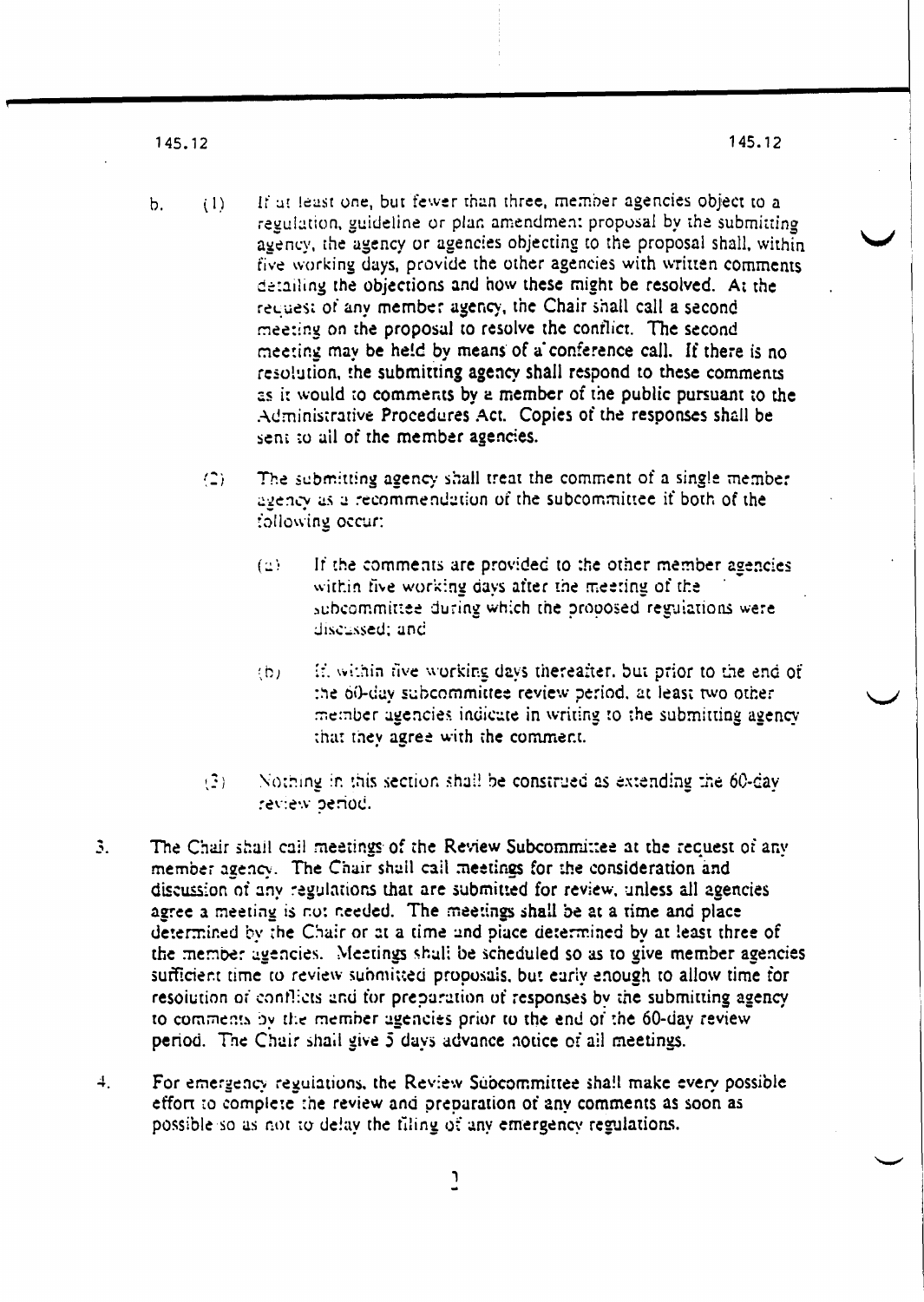1.45.12

- The 60-day review period allowed by the Act may overlap any other comment.  $5<sub>1</sub>$ period, provided that any public hearing required by statute shall be held after the submitting agency has submitted to the member agencies a response to the review subcommittee.
- Except for emergency regulations, the version of any proposed regulations 6.  $\mathbf{a}$ . submitted to the Review Subcommittee shall be the version submitted to the Office of Administrative Law for publication. Earlier drafts may be sent to member agencies for comment and consultation, but they shall not be considered submissions to the Review Subcommittee for purposes of Gov. C. §8574.10, sub. (d). Submissions to the subcommittee shall be accompanied by the Notice of Proposed Action and Initial Statement of Reasons submitted to the Office of Administrative Law, as required under Gov. C 8811346.4 and 11346.7.
	- The version of any emergency regulations, guidelines or plan amendment  $b<sub>1</sub>$ proposed by a submitting agency shall be as close to final as practicable, given time considerations which may apply.
	- The provisions of this section shall not preclude circulation of earlier drafts. ċ. pursuant to Section 9.
- $7.$ If any changes are made to regulations, guidelines, or plan amendments after consideration by the Review Subcommittee, those changes shall be submitted to the members of the Review Subcommittee. The member agencies agree to work cooperatively and as quickly as possible to review these changes so as not to delay the adoption of regulations. A meeting shall be called at the request of any member agency to consider the changes made. The Subcommittee shall have at least fifteen duys for review of any changes. The submitting-agency shall make every reasonable effort to ensure that each subcommittee member receives a copy of the changes prior to the beginning of any fifteen-day public review period for changes required under the Gov. C. §11346.8, sub. (c).
- $\mathbf{S}$ . Prior to the Review Subcommittee meeting, proposed changes may be made to draft regulations or plan amendments. As early as possible prior to the meeting, these changes shall be submitted to the member agencies who shall attempt an expeditions review so as to avoid delay in consideration of the draft regulations or pian amendments. Any proposed deletions from the last draft submitted shall be stricken out, and any proposed additions to the last draft submitted shall be underlined.
- $9<sub>1</sub>$ Cooperation is necessary to implement successfully the Act. It is the duty of each of the member agencies to ensure close coordination and cooperation. Each member agency shall keep the others informed of the progress of regulations and